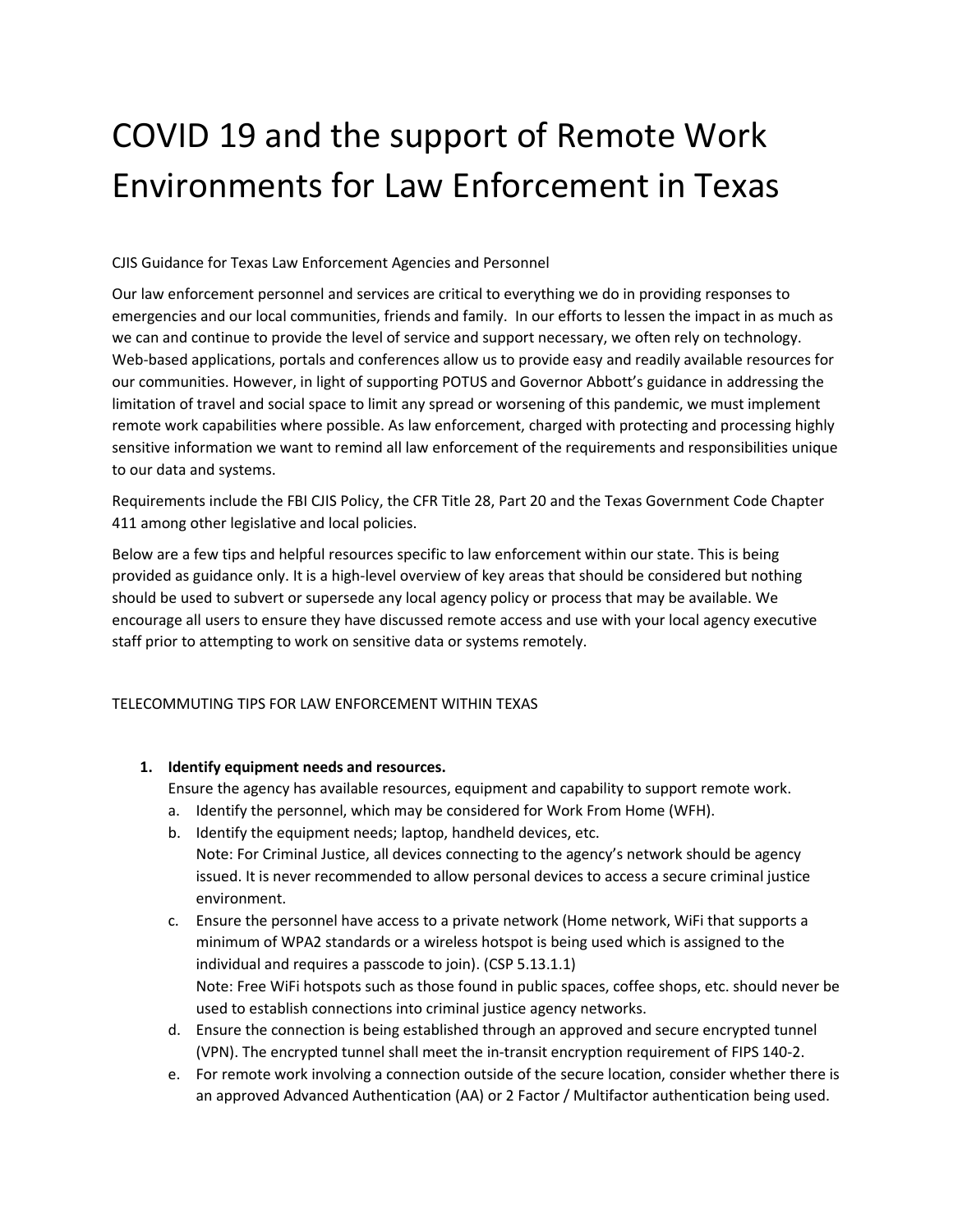f. For mobile solutions, agencies must include a Mobile Device Management (MDM) solution for tablets and smartphones. (CSP 5.13.2)

## **2. Protect and secure equipment and data**

Where will the remote work be conducted? Is the remote space in an area that can be controlled in a manner to prevent unauthorized viewing of sensitive or CJI data? Can the area be secured when you are unavailable?

a. Ensure you treat all information at appropriate levels, regardless of location we are ultimately responsible for the protection of sensitive data. Be wary of your surroundings, who may be in the area and who may be looking over your shoulder. This includes family members in at home environments. You want to ensure your workspace is secure in the same manner you would consider your office space at work.

### **3. Protect the Information**

Using remote devices always involve resident data.

- a. Protect the equipment and tools; secure them in a locked cabinet, etc. when you are not in the area. This includes printed material or hard copy documents, if you are using remote equipment you should be mindful of who may come into contact or exposed to the material.
- b. For digital material, this should be encrypted at appropriate levels. For data at rest, this would require a minimum of AES 256 or FIPS Level 197. This requirement would apply to hard drives, removable USB drives and discs. (CSP 5.10.1.2.2)
- c. Data in transit is required to be encrypted at a minimum of FIPS level 140-2 encryption.

#### **4. Bring your own device (BYOD) and Publicly Accessible Devices**

The FBI CJIS Security Policy requires any agency involved in accessing or processing CJI should have established local policies which address appropriate usage of equipment. (CSP 5.5.6.1)

- a. Consideration involving any allowed use of personal devices should be documented in advance and expressly address how any equipment involved with CJI is to be managed, protected, including patching and updates, antivirus and malware protection, etc. NOTE: As stated above it is never a recommended practice to allow use of personal devices due to the potential loss of personal information, litigation issues involving personal property and the lack of agency controls to administer and manage such devices. At any time, BYOD is being considered we encourage the agency to reach out in advance for assistance in establishing appropriate controls and documented policies in meeting the requirements of the CSP.
- b. Publicly accessible computers shall not be used to process, store or transmit CJI. (CSP 5.5.6.2)

## **5. Training and Good Security Practices**

Ensure all staff who may be considered for remote work are up to date on effective security awareness training. (CSP 5.2)

- a. There are varying levels of Security Awareness which are identified within the CSP. These are specific to the level of access and job function.
- b. Additionally, knowledge and reminders of common cyber-attacks and best practices related to effective online security is vital.
- c. If nearing password expiration, consider changing and testing passwords before working remotely as it may be difficult to change later at a remote location.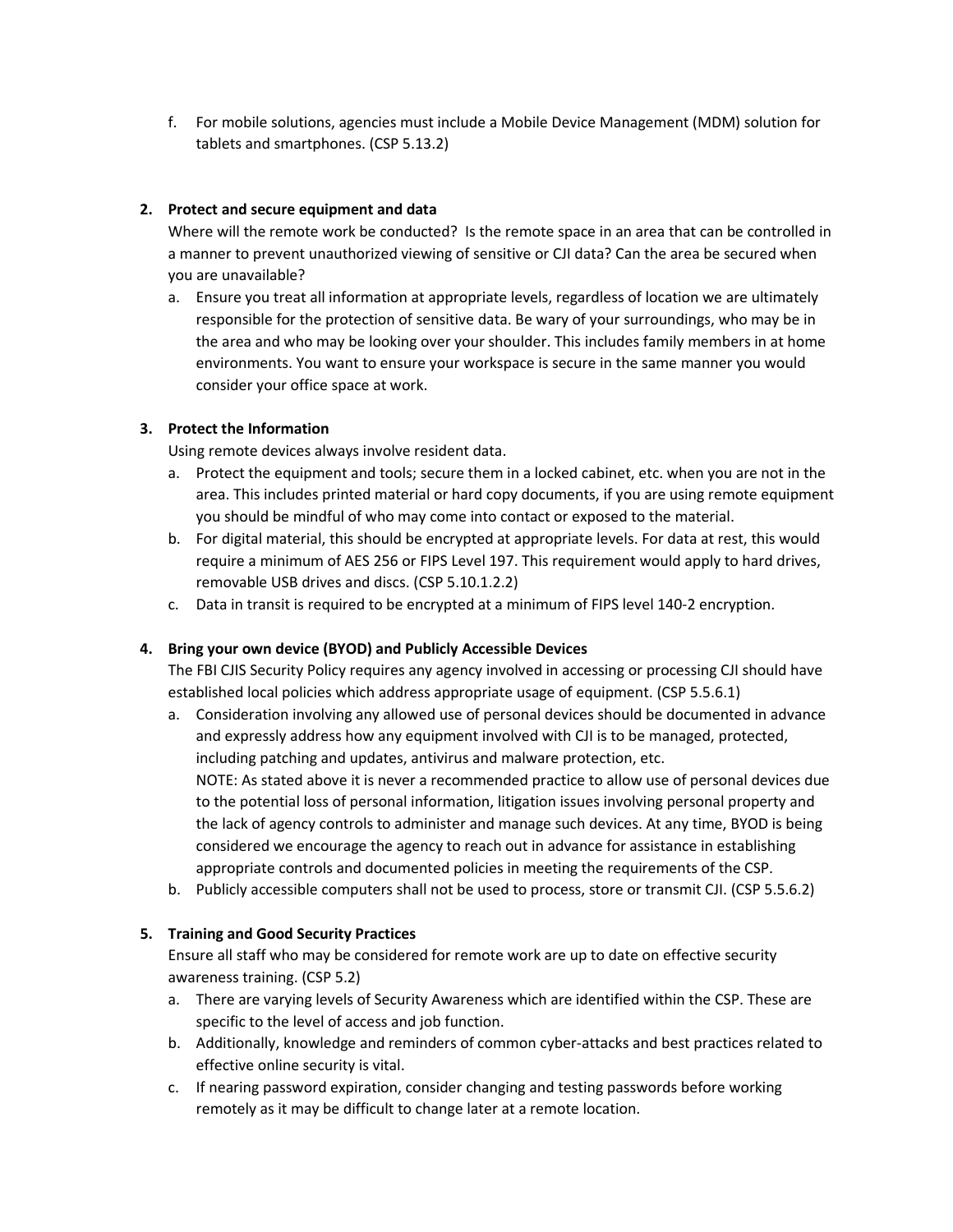d. Ensure users are familiar with reporting requirements and know who to contact for security incidents and what is expected regarding agency devices and usage. The CSP requires Incident Reporting for any loss or compromise of criminal justice information including any device, which stores, processes or accesses CJI.

This is presented as a high-level overview of the areas of concern involving work from home. We encourage agencies to reach out to us in advance to assist in the development of appropriate policies and controls involving remote use as it relates to criminal justice information and systems. The CJIS Technical Auditor Team is available to assist the agency in the development of policies, provide samples of the required documentation, as well as support and provide guidance for any network or technical issues relating to CJIS.

#### "Other" Communication methods

Law enforcement must remain cautious when considering third party solutions related to information sharing and communications. Additional resources and methods in regards to maintaining communications is the FBI's Law Enforcement Enterprise Portal (LEEP) a[t https://www.cjis.gov](https://www.cjis.gov/) for secure communication services. This is a valuable resource and includes the Virtual Command Centers (VCC) and Justice Connect. The solution allows secure Communities of Interest (COI) to be created for the agency, section, or unit to allow exchange of files, discussion boards, and real time chat interfaces for law enforcement.

During these stressful events and times such as the COVID-19 Pandemic it is important for law enforcement to remember bad actors seek out and leverage reduced or stressed resources as prime times to launch and attempt cyber-attacks. Within Texas, we have experienced first-hand the havoc and damage that can result from a single source attack targeted against our communities. We need to remain alert and knowledgeable in common tactics using links and attachments in emails, messages, and online – this is especially true as it relates to devices and equipment being utilized in a remote environment. The key to any deployment of a remote work strategy involves ensuring timely patches and updates and the ability to manage or control the device(s). The most common incident involving remote use involves the loss or compromise of the device; lost, stolen, etc.

Ultimately, remote work can be an effective use of resources, both from an agency perspective as well as for each of us individually. It can be leveraged in times of need to continue services in an uninterrupted state for many of the tasks and responsibilities agencies perform on a daily basis. Ensuring all remote personnel are effectively prepared and equipped should also include consideration for messaging and collaboration for continuity and effective communication with peers, supervisors and daily interactions. A reminder that any remote connection broadens our borders of the secure network and relevant knowledge of good online security practices is critical.

Be healthy and safe, the people in Texas depend on you.

#### *Other helpful links:*

The FBI Criminal Justice Information Services (CJIS) Policy Resource:

[https://www.fbi.gov/services/cjis/cjis-security-policy-resource-center/fbi-cjis-security-policy-resource](https://www.fbi.gov/services/cjis/cjis-security-policy-resource-center/fbi-cjis-security-policy-resource-center-links-of-importance)[center-links-of-importance](https://www.fbi.gov/services/cjis/cjis-security-policy-resource-center/fbi-cjis-security-policy-resource-center-links-of-importance)

For Texas CJIS Security Awareness Training Online

[https://www.cjisonline.com](https://www.cjisonline.com/)